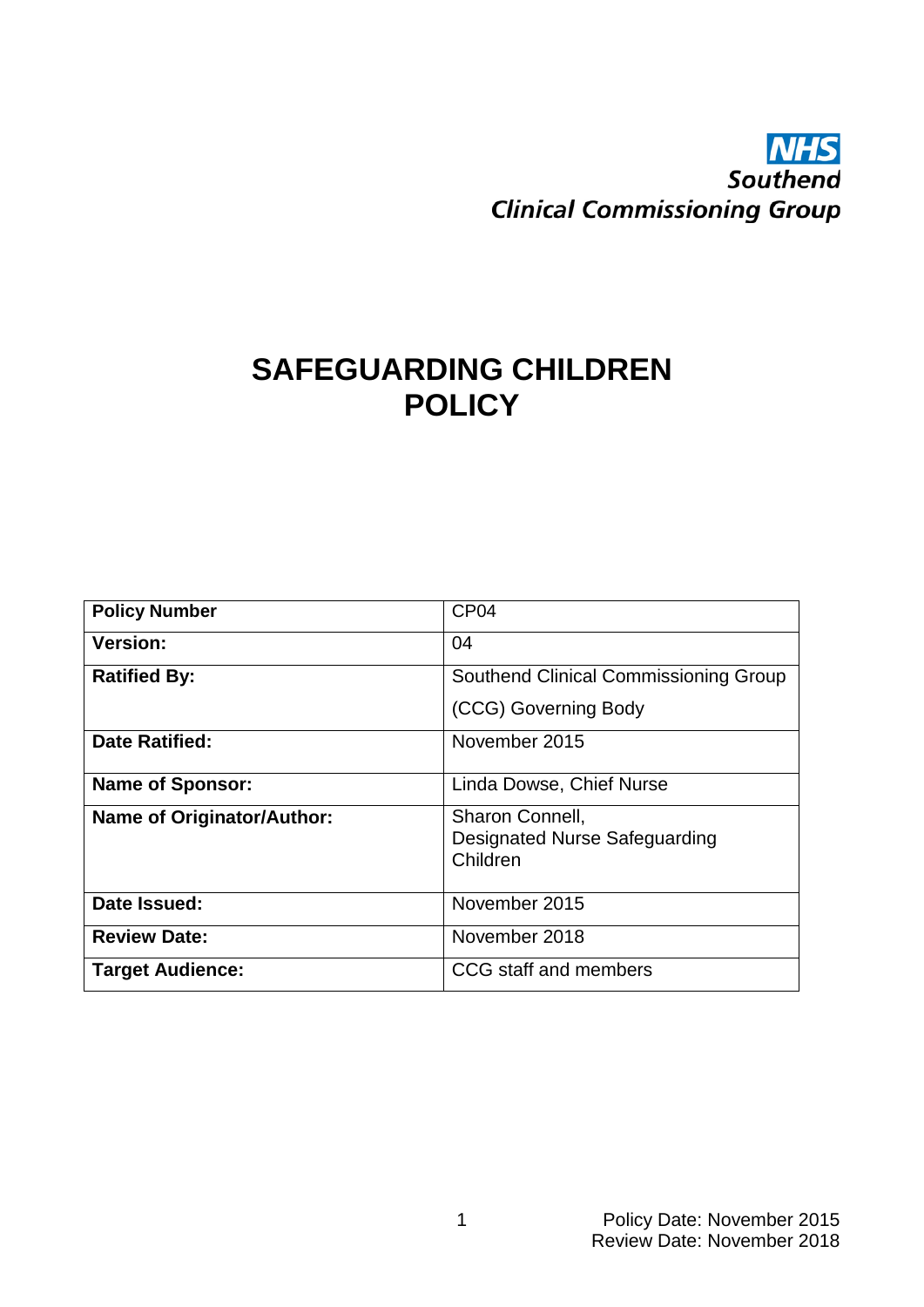## CONTENTS PAGE

## **CONTENTS**

| 1.  | Introduction                                                         | 3  |
|-----|----------------------------------------------------------------------|----|
| 2.  | Purpose                                                              | 4  |
| 3.  | Aim                                                                  | 4  |
| 4.  | Scope                                                                | 4  |
| 5.  | <b>Definitions</b>                                                   | 5  |
| 6.  | <b>Roles and Responsibilities</b>                                    | 5  |
| 7.  | <b>Governance Arrangements</b>                                       | 10 |
| 8.  | <b>Support and Supervision</b>                                       | 11 |
| 9.  | Staff Accused/Suspected of Harming a Child or Who May Pose a Risk to | 11 |
|     | Children                                                             |    |
| 10. | Consent                                                              | 11 |
| 12. | <b>Associated Documentation</b>                                      | 11 |
| 13. | Communications                                                       | 12 |
| 14. | <b>Archiving of Documents</b>                                        | 12 |
| 15. | <b>Child Protection Training</b>                                     | 12 |
| 16. | <b>Equal Opportunities</b>                                           | 12 |
| 17. | References                                                           | 13 |
| 18. | Glossary                                                             | 13 |
| 19. | <b>List of Stakeholders</b>                                          | 14 |
| 20. | <b>Equality Impact Assessment</b>                                    | 14 |
| 21. | <b>Version Control</b>                                               | 15 |
|     | Appendix 1                                                           | 16 |
|     | Appendix 2                                                           | 17 |
|     | Appendix 3                                                           | 18 |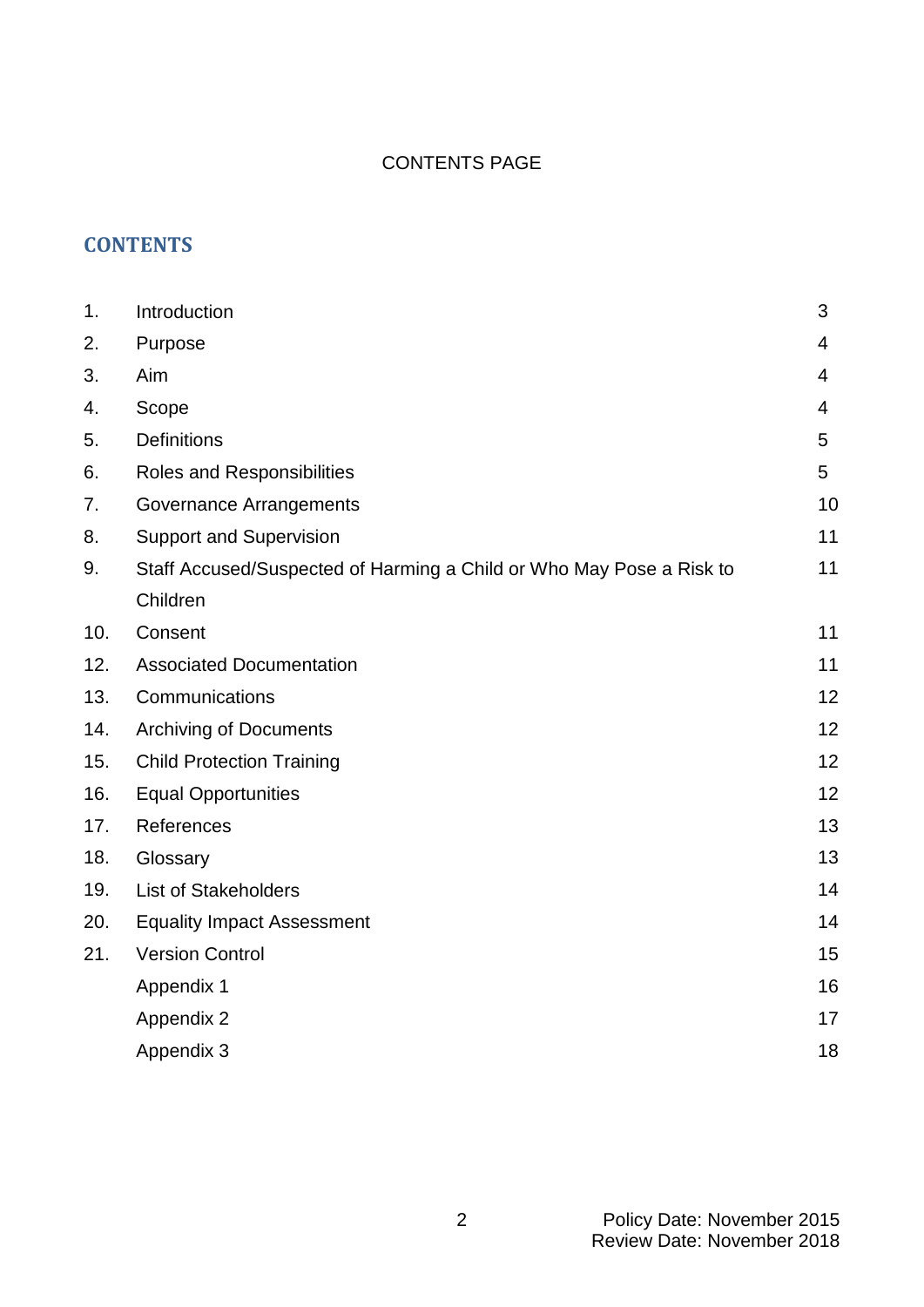## **SAFEGUARDING CHILDREN POLICY**

## **1. Introduction**

The Children Act 1989 provides a comprehensive framework for the care and protection of children. The fundamental principle that underpins the Children Act is that the welfare of the child is paramount. Achieving positive outcomes for children requires all those with responsibility for assessment and provision of services to work together according to an agreed plan of action.

Section 11 of the Children Act 2004 sets out duties for a wide range of bodies including Health which is incorporated into the statutory guidance: "Working Together to Safeguard Children" (2015) which sets out how organisations and individuals have a duty to work together to safeguard and promote the welfare of children. In addition, "Safeguarding Vulnerable People in the Reformed NHS – Accountability and Assurance Framework (NHS England 2013) provides specific guidance to NHS organisations which clearly sets out the responsibilities of each of the key players for safeguarding in the NHS. Both CCGs and NHS England are statutorily responsible for ensuring that the organisations from which they commission services provide a safe system that safeguards children (and adults) at risk of abuse and neglect. This means safeguarding and promoting the welfare of children must be an integral part of the care offered to all children and their families by all staff working within NHS Southend Clinical Commissioning Group (CCG) health economy. This may be care offered to children, young people, families or adults who are parents or carers. This duty applies to commissioners, providers from whom services are commissioned and also our partner agencies. The CCG has a Governance Framework for Safeguarding Children and Adults which shows its relationship to the wider health economy and partners. (Appendix 1)

'Safeguarding Children Roles and Competences for Healthcare Staff - Intercollegiate Document, (RCPCH 2014), sets out the levels of competence expected of all staff working within the health service. All staff must ensure that they possess the required knowledge, skills and competences as set out in this document.

#### **Purpose**

This policy is intended to support all staff in safeguarding children who reside either permanently or temporarily, or are visiting in the geographical area of NHS Southend CCG. The policy sets out the roles and responsibilities of all staff and members with respect to keeping children safe and promoting their welfare.

This policy provides the framework that ensures a robust and safe system is in place to safeguard children and is underpinned by Southend, Essex and Thurrock (SET) Safeguarding and Child Protection Procedures (2015) which provide practical guidance to assist all staff working with children or their families. This includes commissioners of services, providers of services and those who work in partnership with the above (e.g. volunteers).

Links to these documents can be found on the CCG website and SET Safeguarding and Child Protection Procedures are also available electronically at [www.escb.co.uk](http://www.escb.co.uk/) and [www.southend.gov.uk](http://www.southend.gov.uk/) . All Provider Services including independent contractors must have their own safeguarding children guidance for their staff to follow in order that they can meet the above stated requirements.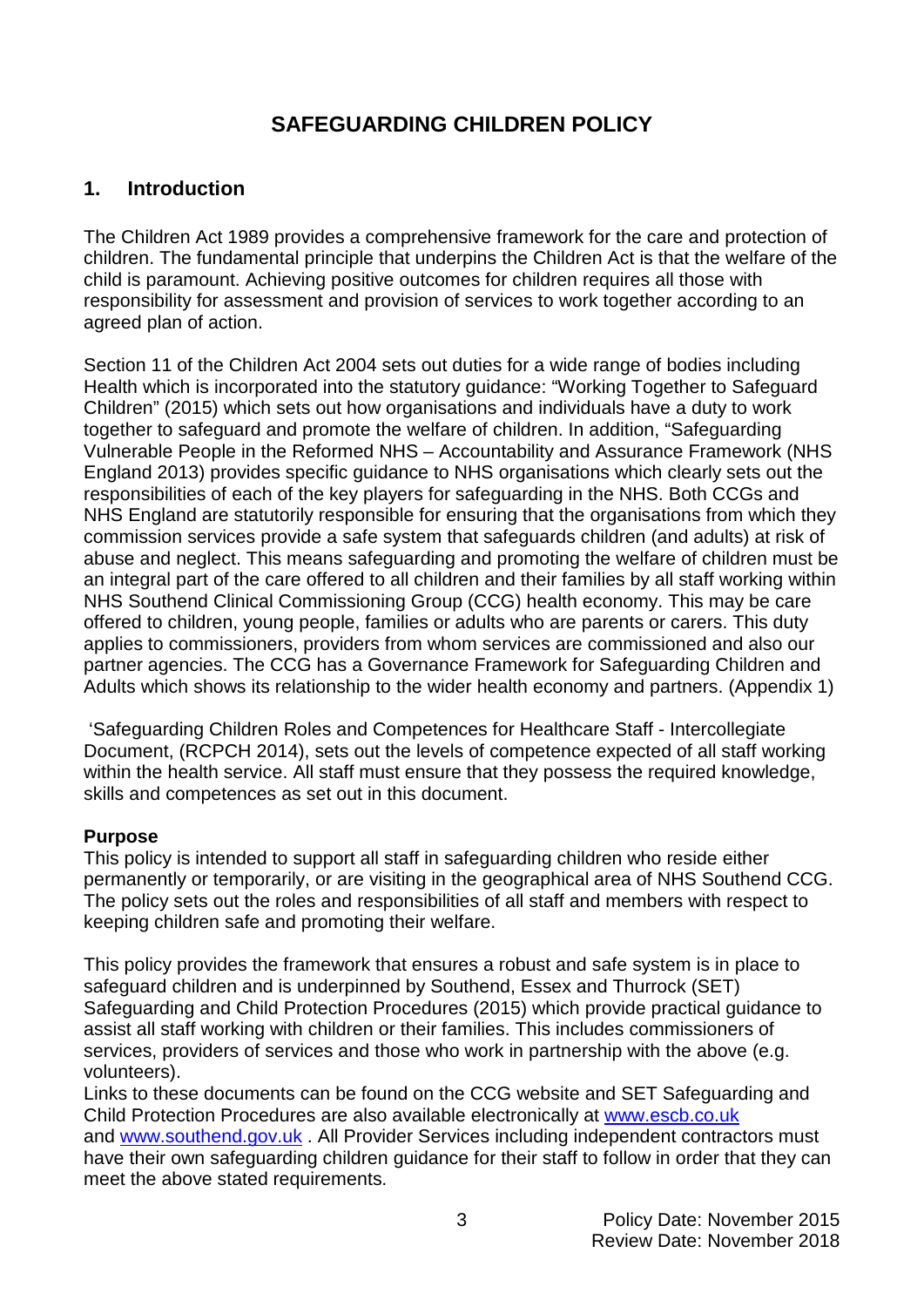The policy is compliant with the Care Quality Commission Outcome 7 (Regulation 11) Safeguarding service users from abuse.

## **2. Purpose**

The purpose of this policy is to detail how NHS Southend Clinical Commissioning Group will discharge and fulfil all its statutory safeguarding children functions both strategically and operationally.

The function of this policy is to identify roles and responsibilities of all staff across the organisation so that they are clear about what actions must be taken to safeguard children.

To assist with designing and implementing a robust system that supports the Clinical Commissioning Group to work together to minimise risk, improve outcomes for children, develop and sustain effective partnerships and ensure they are able to access the necessary clinical expertise and advice.

## **3. Aim**

This policy requires that NHS Southend CCG and its workforce, whether they work directly with children or not, are aware of their responsibility to safeguard and promote the welfare of all children.

The workforce will adhere to a uniform and systematic approach to safeguarding and promoting the welfare of children.

The workforce will undertake safeguarding children training in accordance with the competence level required by their role.

The CCG will involve children, young people in the planning of services and incorporate their wishes and feelings in service design and delivery

## **4. Scope**

The policy applies to all staff within: NHS Southend CCG General practitioners as CCG Members Temporary, voluntary, contracted or self-employed staff Bank /agency staff

The above will all be referred to as 'staff' in the policy.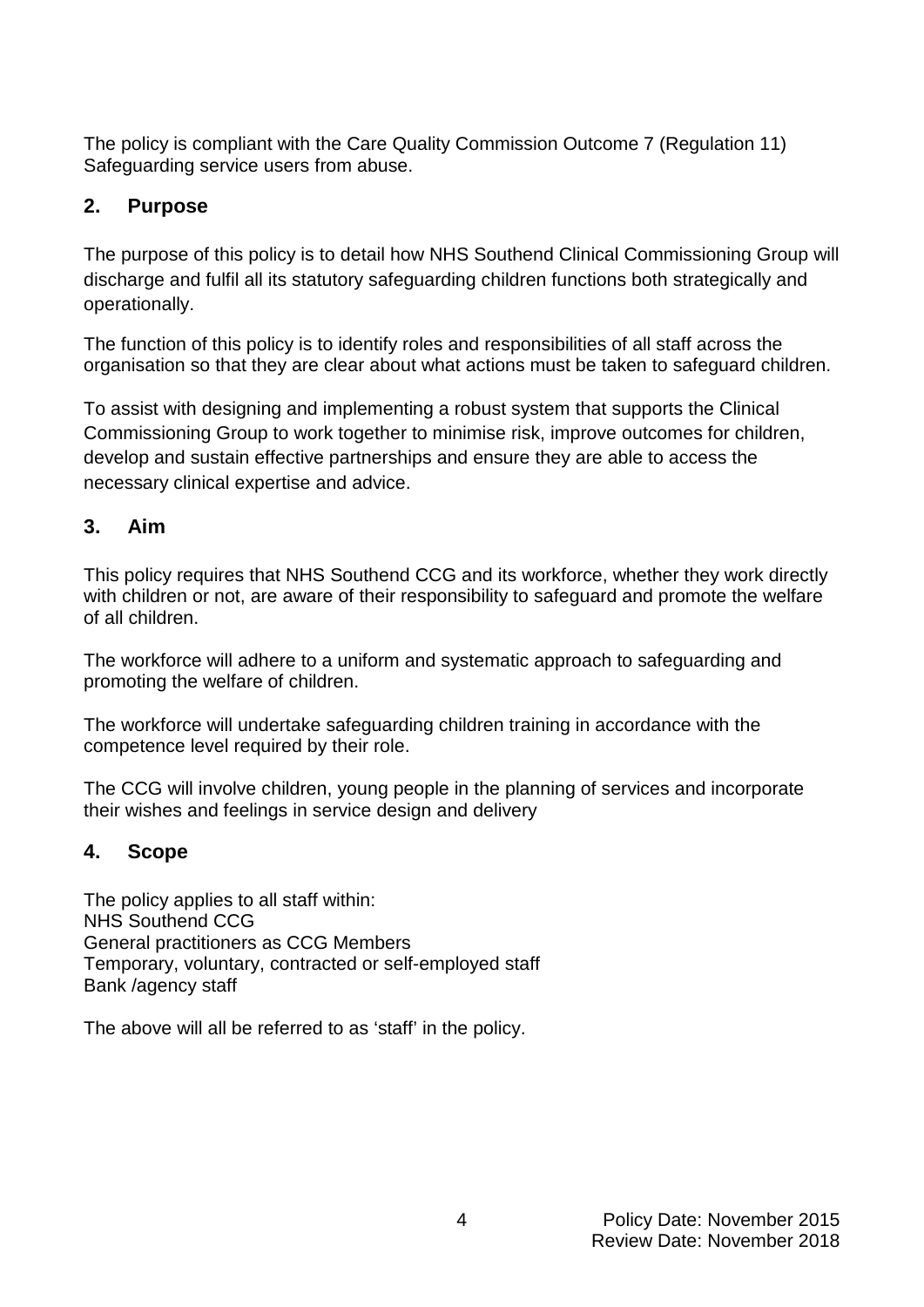## **5. Definitions**

**The CCG** is defined as NHS Southend Clinical Commissioning Group responsible for commissioning health services for the population of Southend.

These definitions are taken from Working Together 2015:

**A child** is anyone who has not yet reached their 18th birthday. The fact that a child has reached 16 years of age, is living independently or is in further education, is a member of the armed forces, is in hospital or in custody in the secure estate, does not change his/her status or entitlements to services or protection.

#### **Safeguarding and promoting the welfare of children** is defined as:

- protecting children from maltreatment;
- preventing impairment of children's health or development;
- ensuring that children are growing up in circumstances consistent with the provision of safe and effective care and
- Taking action to enable all children to have the best outcomes

**Child protection** is a part of safeguarding and promoting welfare. This refers to the activity that is undertaken to protect specific children who are suffering, or are likely to suffer, significant harm.

**Child In Need** is defined under section 17 of the Children Act 1989 as a child is unlikely to achieve or maintain a satisfactory level of health or development, or their health and development will be significantly impaired, without the provision of services; or a child who is disabled.

**Significant Harm** is any Physical, Sexual, or Emotional Abuse, Neglect, accident or injury that is sufficiently serious to adversely affect progress and enjoyment of life. Harm is defined as the ill treatment or impairment of health and development. This definition was clarified in section 120 of the Adoption and Children Act 2002 (implemented on 31 January 2005) so that it may include, "for example, impairment suffered from seeing or hearing the ill treatment of another".

#### **6. Roles and Responsibilities**

#### **Accountable Officer**

The Accountable Officer has the responsibility for ensuring that the health contribution to safeguarding and promoting the welfare of children is discharged effectively across the whole local health economy through the CCG's commissioning arrangements.

#### **Chief Nurse**

The Chief Nurse is the Governing Body Member with Lead for Safeguarding and will ensure that the CCG works closely with partner organisations and provides appropriate representation for the Local Safeguarding Children Board.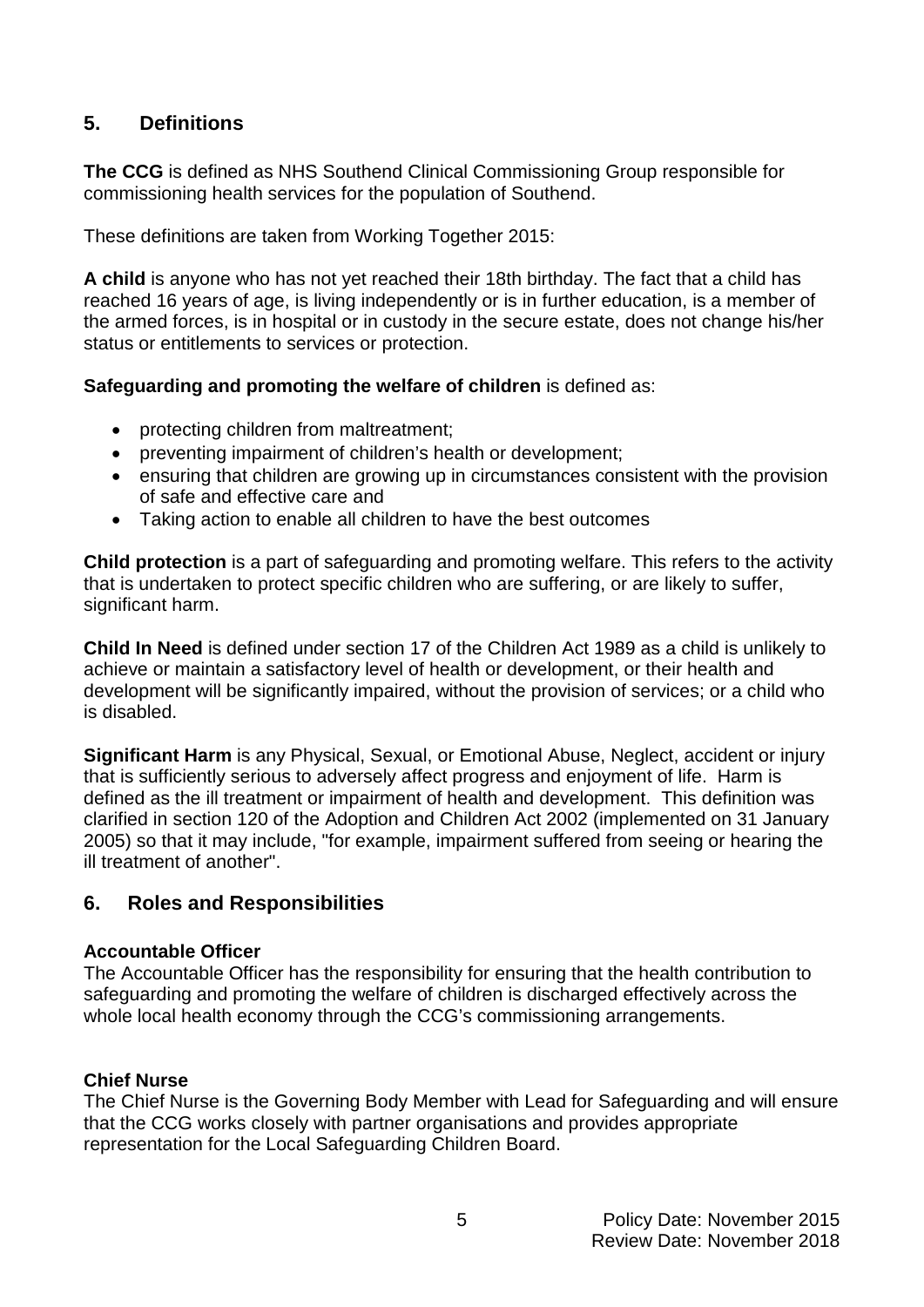The Chief Nurse will work in partnership with the NHS England local area team Director of Nursing in complying with the new accountability and assurance framework and will work closely with other regulators through the Essex wide Quality Surveillance Group to ensure sharing and learning of key information relating to all aspects of patient safety and quality, including safeguarding.

The Chief Nurse is responsible for ensuring that the needs of all children and young people are at the forefront of local planning and that high quality health services that meet identified quality and safety standards are commissioned.

The Chief Nurse will ensure that all commissioned services give assurance on their processes and systems for children's safeguarding and that it is a standing agenda item at all Clinical Quality Review Group meetings.

The Chief Nurse will ensure that processes for safeguarding children are also supported in primary care member practices and specialist services, offering advice and support in collaboration with NHS England to ensure safe services

The Chief Nurse will ensure, through reporting to the Quality and Performance Committee, that monitoring takes place of safeguarding activity to fulfil the requirements of Section 11 of the Children Act (2004), Working Together to Safeguard Children (DFE 2015), Standard 5 of the National Service Framework for Children Young People and Maternity Services (DH 2004), the Care Quality Commission Regulations (2010) and the recommendations from serious case reviews.

The Chief Nurse will ensure that the expertise of the designated professionals is used to contribute to the design and planning of services.

The Chief Nurse will ensure that the Joint Strategic Needs Assessment includes these needs which contribute to informing the strategic work of the Health and Wellbeing board, the Children and Young People's Plan and the Local Safeguarding Children Board business plan.

To fulfil all the responsibilities the Chief Nurse has support from the Designated Children Safeguarding Professionals. Review of capacity and capability to fulfil the duties is an ongoing activity.

#### **Commissioning Managers**

Commissioning managers within the CCG will ensure that service specifications of all health providers from whom services are commissioned include clear service standards for safeguarding and promoting the welfare of children, consistent with Section 11 of the Children Act (2004), SET Procedures (2015) and statutory guidance within Working Together to Safeguard Children (DFE 2015).

Services/service level agreements should take account of:

- Safeguarding responsibilities
- Equality and diversity
- The right to family life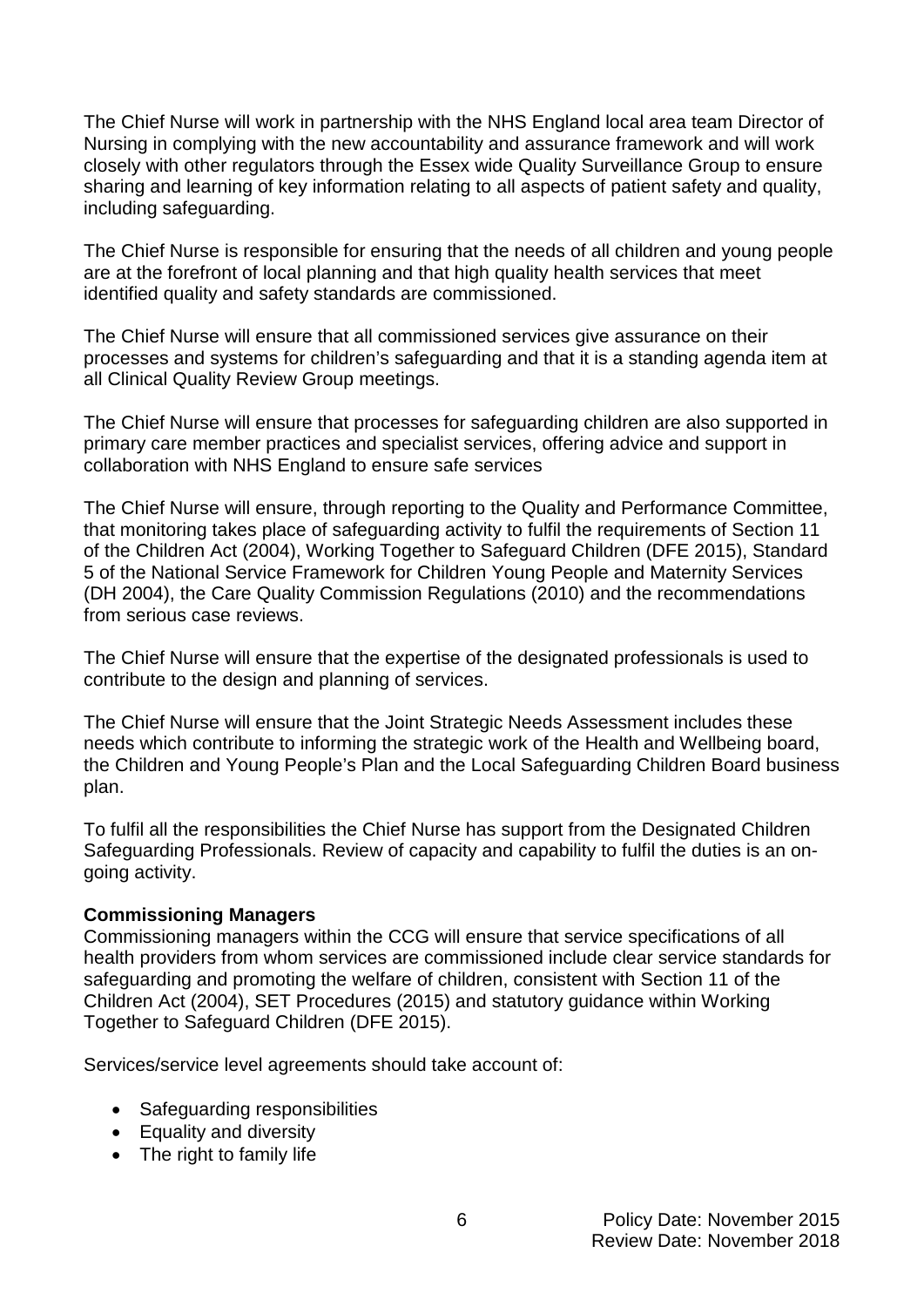- The principles of information sharing in accordance with statutory and other sharing information guidance.
- All services commissioned or provided are delivered, are child centred and respect the individuality of each child.

These standards will then be robustly managed through the CCGs contract monitoring processes.

The Commissioning Managers will ensure that all new pathways, commissioning cases and QIPP schemes are impact assessed by the CCGs Quality Impact assessment to ensure all consideration is given to children's safeguarding requirements.

#### **Designated Professionals Safeguarding Children**

The designated professionals for children's safeguarding will be directly employed by the Southend CCG and be part of a hosted arrangement. If the service is from a local provider service – a robust Service Level Agreement will be in place which sets out the responsibilities of the role, the expected time commitment and the level of support to be given to the professional. The SLA will be monitored through the contract monitoring process.

The Designated Doctor and Nurse take a strategic, professional lead on all aspects of the health service contribution to safeguarding children across the CCG area. Be a member of the LSCB and serve, as appropriate, on the sub-committees of the LSCB providing safeguarding/child protection health advice on policy and individual cases to statutory and voluntary agencies, including the Police and Children's Social Care

Designate Professionals will support the organisation in its clinical governance role, by ensuring that safeguarding audits are undertaken, that safeguarding policies and procedures are in place and that safeguarding issues are managed through the CCGs clinical governance and processes and systems

Designated professionals are responsible for ensuring the development, monitoring and reviewing of safeguarding practice by all provider trusts/services. Designated professionals provide professional leadership, expert advice, support and supervision to the Named professionals in each health organisation.

Designated professionals will support the LSCB local learning and improvement framework to learn from experience and improve services as a result. They will take a strategic lead in Serious Case Reviews and other reviews, as determined by the LSCB. When conducive to the methodology chosen by the LSCB the designated professional may review and evaluate the practice of all health professionals in provider organisations within the CCG area and submit a health overview report to the LSCB

#### **Associate Designate /Named Professionals Safeguarding Children**

The Associate Designated Nurse Safeguarding Children will support the Designated Professionals in the discharge of their responsibilities. They will work closely with the Named GP to support and advise independent contractors in the discharge of their safeguarding children responsibilities. The Named GP works closely with GPs and practice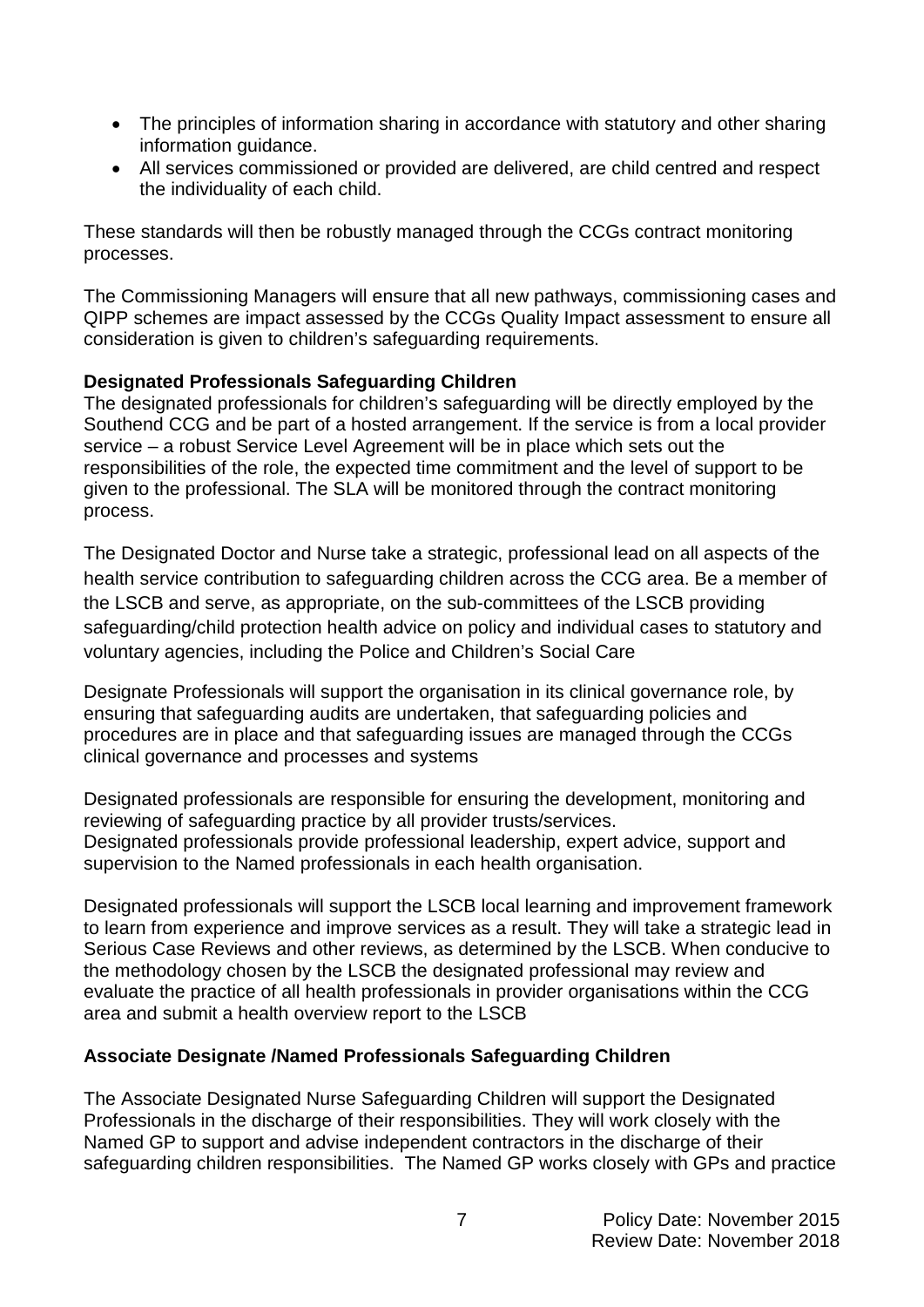staff to support and advise them in the discharge of their safeguarding children responsibilities.

Named Nurses and Doctors provide professional and clinical leadership on safeguarding children services within their own organisations and they need to ensure that a coordinated and integrated safeguarding service is provided. Named Nurses and Doctors ensure that services in their provider organisations are delivered in accordance with this Safeguarding Children Policy and that there are safe systems and processes in place for their staff.

Associate Designated /Named Professionals should have specific expertise in children's health and development, child maltreatment and local arrangements for safeguarding and promoting the welfare of children.

Associate Designated /Named Professionals in collaboration with the Designate Professionals are responsible for promoting good professional practice and providing specialist advice and support to health professionals within their organisation on any issue relating to safeguarding children.

Associate Designated /Named Professionals will ensure child protection supervision and training is provided for all staff as appropriate to their roles and responsibilities within their organisations. They have a key role in ensuring a safeguarding training strategy is in place and is delivered within their organisation.

Named Professionals will support provider organisations in their clinical governance role, by ensuring that safeguarding audits are undertaken, that safeguarding policies and procedures are in place

Associate Designated /Named Professionals support the LSCB local learning and improvement framework to learn from experience and improve services as a result. They will conduct internal management reviews as part of Serious Case Reviews when conducive to the chosen methodology and work closely with the Designated Professionals in implementing any recommendations made.

Associate Designated /Named Professionals have a responsibility to work closely with the Designated Professionals and to seek advice support and clinical supervision from them about complex cases.

#### **Local Safeguarding Children's Board (LSCB)**

The LSCB is the statutory body responsible for safeguarding children. The functions undertaken by the LSCB reflect the requirements of the Children Act 2004, and are based upon the objectives set out in Chapter 3 of 'Working Together to Safeguard Children (2015)'. The Board has an Independent Chair and membership from Local Authority, Health commissioning and providers, police and probation service, legal advisor, voluntary sector, fire service, ambulance service and a youth Lay Member. The CCG Executive Nurse is a full member of the LSCB.

The statutory objectives and functions of Southend LSCB is:

■ To co-ordinate what is done by each person or body represented on the Board for the purposes of safeguarding and promoting the welfare of children in Southend; and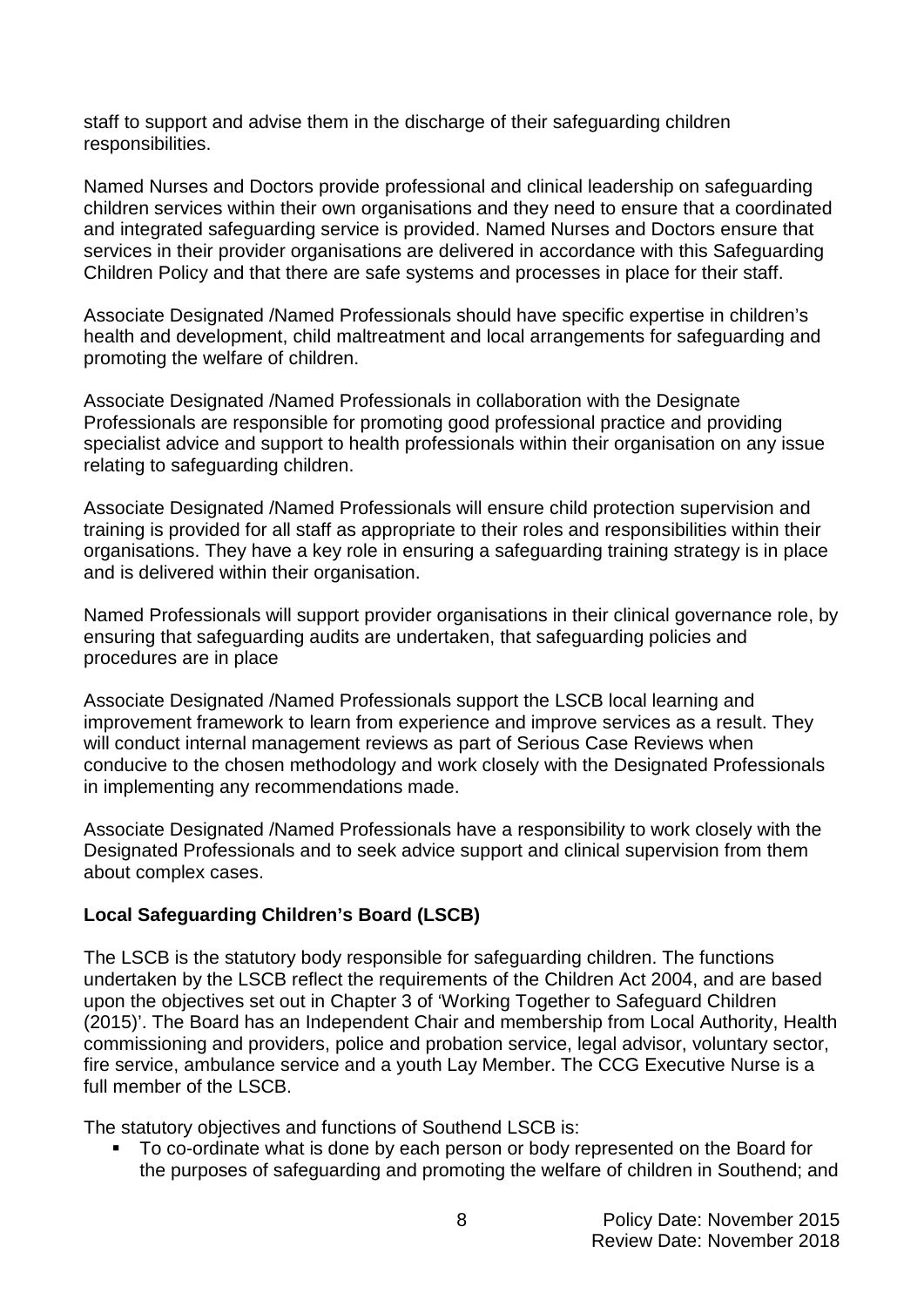To ensure the effectiveness of what is done by each such person or body for that purpose.

#### **Safeguarding & Looked After Children Forums**

The CCG will work in collaboration with NHS England and other Essex CCGs on areas of mutual interest to avoid unnecessary duplication of work and share good practice. Safeguarding Children and Looked After Children Designate/ Associate Designated/Named Professionals will engage with and contribute to local, regional and national forums and networks as appropriate to their roles and responsibilities.

#### **All Clinical Commissioning Group staff**

All staff must always be alert to the possibility of significant harm to a child resulting from abuse or neglect, or to a child who is 'in need'. All staff should be able to recognise the indicators and know how to act upon concerns, their depth of knowledge being commensurate with their roles and responsibilities.

All staff must be aware of the vulnerabilities of certain groups of children such as those who are disabled, 'looked after' or privately fostered.

All staff must be aware of the increased vulnerabilities of certain groups of adults who may find parenting difficult, for example, those experiencing domestic abuse, unmanaged mental health problems, uncontrolled substance or alcohol misuse, severe learning disabilities or those with unmet support needs.

All staff must recognise that sharing information is vital for early intervention to ensure that children are protected from abuse and neglect and that the safeguarding of children is paramount and can override any duty of confidentiality.

All staff regardless of grade or position must follow SET Procedures (2015) where there are child protection concerns. This responsibility cannot be delegated to others.

Staff should be aware that when they have child protection concerns they can discuss them with a Designated/ Associate Designated /Named Safeguarding Professional, as required and must know how to access this support. However these discussions must never delay any emergency action that needs to be taken to protect a child.

All staff should uphold the rights of the child to be able to communicate, be heard and safeguarded from harm and exploitation whatever their:

- Ethnicity
- Religion/belief
- Spoken Language
- Gender
- Sexual Identity
- Age
- Health
- Ability
- Location or placement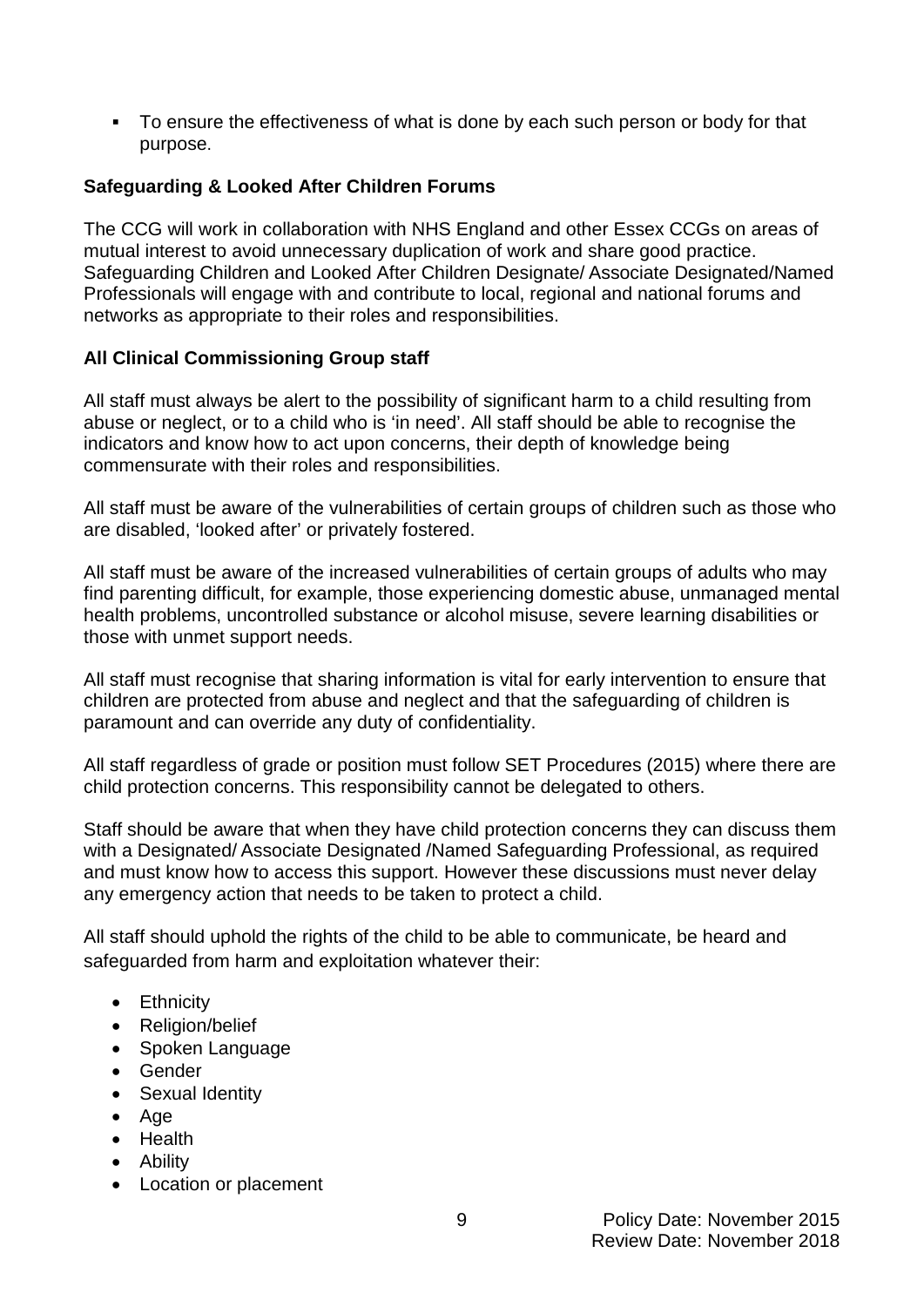- Criminal behaviour
- Political or immigration status

All staff must be familiar with and know where to access this policy and relevant organisational child protection procedures. All staff that come into contact with children, young people or their carers while at work should have easy access to the SET Safeguarding and Child Protection Procedures (2015) [\(www.escb.co.uk](http://www.escb.co.uk/)

. https://www.southend.gov.uk/info/200223/childrens\_social\_care/280/local\_safeguarding\_ch ildren\_board\_lscb

All staff must ensure that they update their child protection skills and knowledge at a level commensurate with the post for which they are employed by undertaking further refresher training as appropriate and in line with the levels of competence defined by 'Safeguarding Children Roles and Competences for Healthcare Staff – Intercollegiate Document' (RCPCH 2014).

#### **7. Governance Arrangements**

Clearly defined safeguarding accountability and governance arrangements are essential to ensure the Clinical Commissioning Groups are able to fulfil all their statutory requirements including the proactive and effective management of risk.

Ultimate accountability for ensuring that all quality and safeguarding duties are discharged is the responsibility of the Clinical Commissioning Group Governing Body. The Governing Body will receive assurance that all responsibilities are discharged; that systems and process are in place to monitor quality issues including safety in an on-going way, that arrangements are in place to proactively identify early warnings of a failing service, arrangements are in place to deal with and learn from serious untoward incidents and never events and has established appropriate systems for safeguarding from a committee of the Governing Body, the Quality Finance and Performance Committee (QFP). The Chief Nurse is a member of this committee and will present safeguarding assurance reports to the committee at every meeting, exception reports as required and escalate any risks with mitigating action plans.

The Clinical Commissioning Group Governing Body will receive a comprehensive safeguarding report, including a looked after children report at least annually and exception reports when necessary.

In order to ensure the duties related to this accountability are completely discharged and to closely monitor all safeguarding arrangements, systems and process and escalate and manage safeguarding risks, the QFP will meet on a monthly basis.

This consistent Chief Nurse / Accountable Officer representation at these safeguarding meetings will ensure the alignment of organisational requirements, strategy and priorities to operational delivery. The alignment of organisational responsibility to operational delivery by local arrangements is detailed at appendix 2; this shows the Clinical Commissioning Group's organisational structure illustrating responsibilities and governance for quality delivery and safeguarding.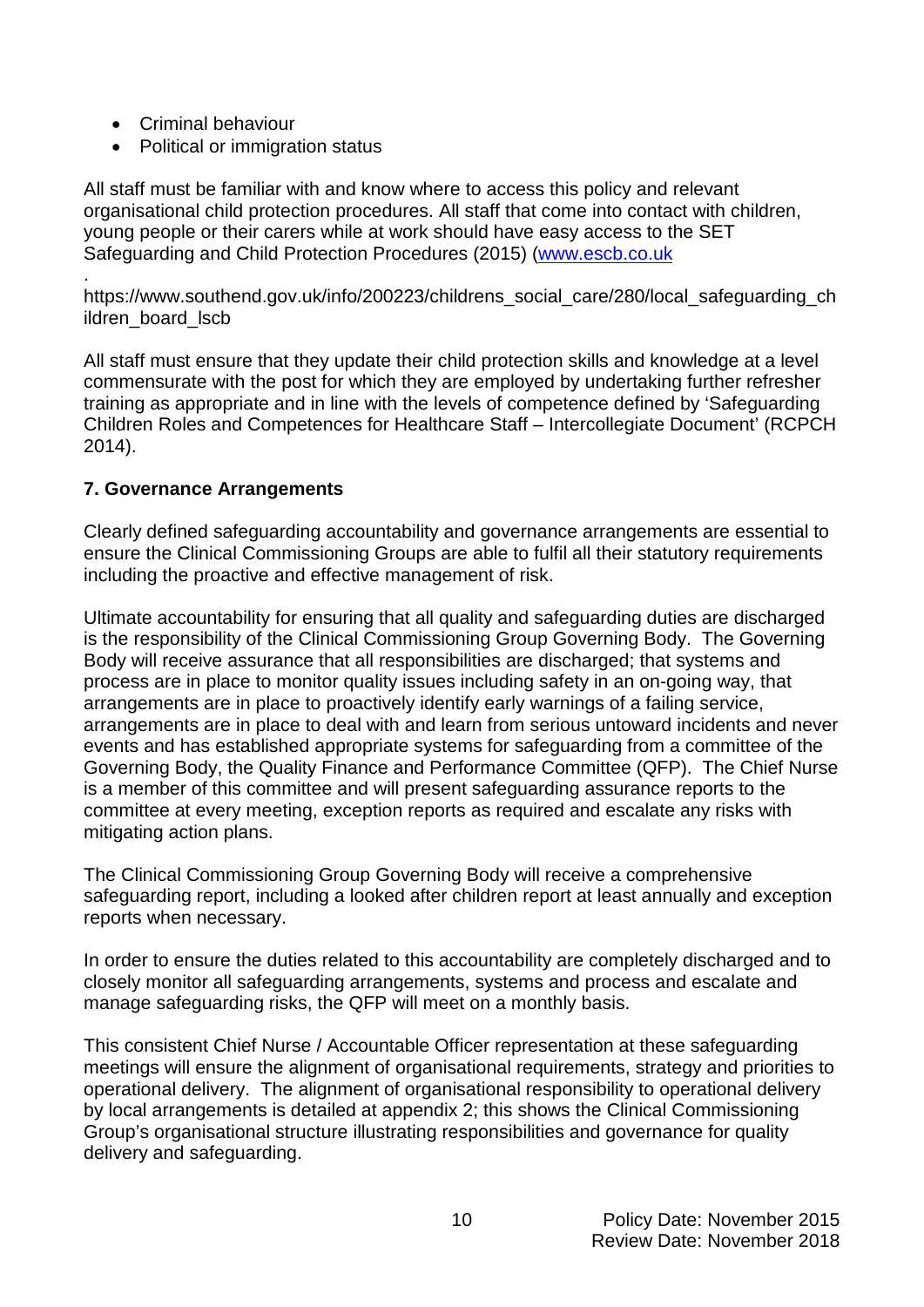## **8. Support and Supervision**

Proactive safeguarding children supervision is provided for all Named Safeguarding Children Professionals working in Provider services and can be accessed through the Designated Professionals. Designated/ Associate Designated/Named professionals will access supervision in line with the CCG Safeguarding Children Supervision Policy. The CCG will ensure that protected time is available to enable staff to receive safeguarding children supervision when required and it will be provided in addition to and separately from clinical supervision and management supervision

#### **9. Staff Accused/Suspected of Harming a Child or Who May Pose a Risk to Children**

If a member of staff becomes aware of any information regarding another member of staff, which identifies that a child either may or has been at risk of significant harm (including the member of staff's own child), then they must immediately report this information to the CCG Chief Nurse or appointed deputy. If the concern is about the Chief Nurse this must be reported to the Accountable Officer. The Chief Nurse will ensure that all appropriate action is taken in accordance with SET Procedures 2015 and the CCG Procedure for Managing Allegations against Staff in Relation to Safeguarding of Children and Young People.

## **10. Consent**

Sharing information would normally require the consent of a Gillick competent child or their parent. However if this agreement cannot be obtained for a child in need of protection the relevant information would nevertheless be shared with appropriate services as the need to safeguard the child would be considered to be in the wider public interest.

## **11. Audit and Monitoring Compliance**

To ensure that the safeguarding arrangements are satisfactory a section 11 audit will be organised and undertaken by the Safeguarding Children Team with support from the audit team. The results of the audit will be submitted to the Quality Finance & Performance Committee and Local Safeguarding Children Board (LSCB). Further audits, either internally or by may be undertaken in relation to specific circumstances to ensure compliance with for example, Serious Case Reviews recommendations and statutory requirements.

This Safeguarding Policy will be reviewed and updated in accordance with the republication of SET procedures but as a minimum, every three years or sooner if there are significant local or legislative changes.

## **12. Associated Documentation**

Southend Essex & Thurrock (SET) Safeguarding and Child Protection Procedures 2015 https://www.southend.gov.uk/info/200223/childrens\_social\_care/280/local\_safeguarding\_ch ildren board Iscb

Safeguarding Children Roles and Competences for Health Care Staff - Intercollegiate Document (Royal College of Paediatrics and Child Health 2014)

Working Together to Safeguard Children: A guide to inter-agency working to safeguard and promote the welfare of children (Department of Education 2015)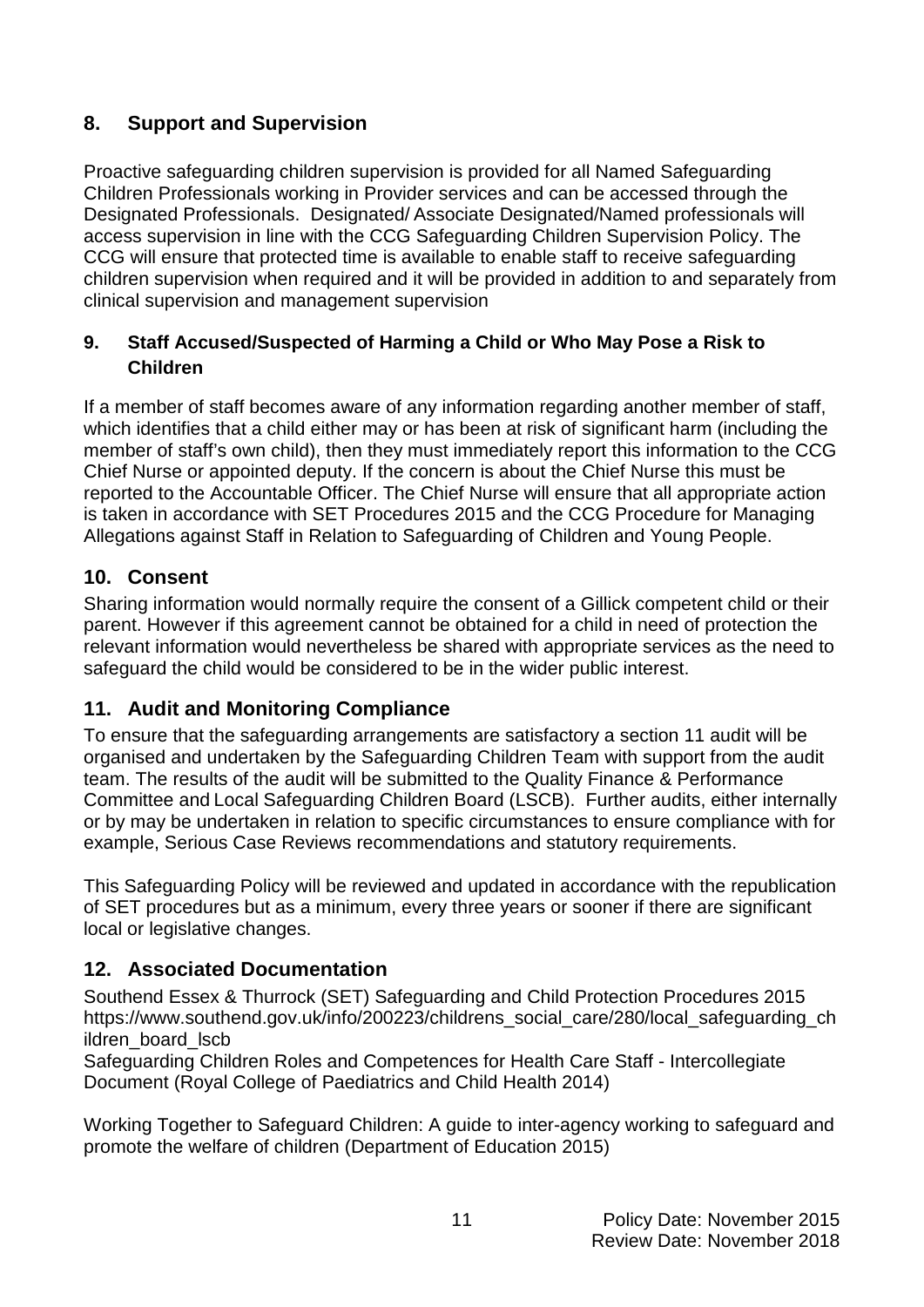Safeguarding Vulnerable People in the reformed NHS – Accountability and Assurance Framework (NHS Commissioning Board 2013)

## **13. Communications**

The CCGs website will hold information relating to the CCGs responsibilities for safeguarding children. This policy will be held on the CCG staff Intranet and NHS Southend CCG staff and members will be made aware of changes to this policy via the authorised in house communication pathways and in child protection training.

## **14. Archiving of Documents**

Documents must be retained in accordance with the requirements of Records Management: NHS Code of Practice (DH 2006) and the CCGs Records Management Policy.

## **15. Child Protection Training**

Child protection awareness will be covered within the local induction programme for all new staff, and new staff should also receive additional relevant local introductory training in safeguarding children from their supervisor/ line manager.

At induction training all staff must be informed about the Safeguarding Children Policy and Procedures.

The CCG Board members will receive training related to the statutory duties of the CCG. All staff must receive training and regular updates at the competence level appropriate for their role (RCPCH 2014). The training course will need to be one which has been approved by at least one of the Local Safeguarding Children Board's. Any member of staff unsure of their training needs should contact their line manager/training lead to discuss their requirements.

## **16. Equal Opportunities**

This policy reflects the organisation's determination to ensure that all parts of our community have equality of access to services and that everyone receives a high standard of service as a service user, a carer or employee.

This policy anticipates and encompasses NHS Southend CCGs commitment to prevent discrimination on any illegal or inappropriate basis and recognise and respond to the needs of individuals based on good communication and best practice. We recognise that some groups of the population are more at risk of discrimination or less able to access to services than others and that services can often unintentionally put barriers in place that can limit or prevent access. The organisation is continually working to prevent this from happening

## **17. References**

Children Act (1989) London: Her Majesty's Stationery Office.

Children Act (2004) London: Her Majesty's Stationery Office.

Common Core of Skills and Knowledge for the Children's Workforce (2005) Department for Children, Schools and Families

National Service Framework for Children, Young People and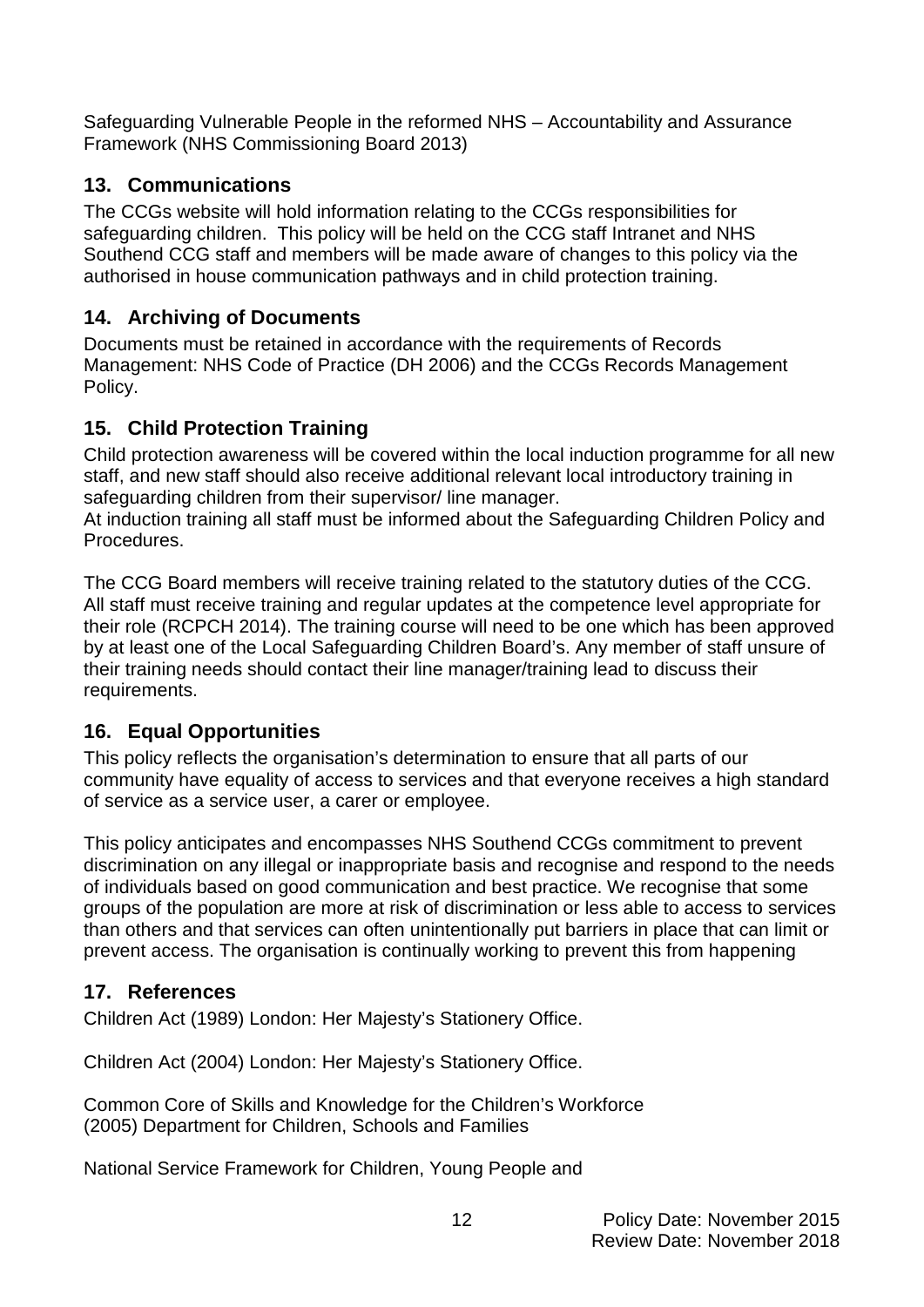Maternity Services (2004) Department of Health.

Outcome 7 (Regulation 11): Safeguarding people who use services from abuse (2010) Care Quality Commission.

Promoting the Health of Looked After Children (2002) Department of Health.

Records Management: NHS Code of Practice (2006) Department of Health.

Records Management Policy (2010) NHS South West Essex

Safeguarding Children Roles and Competences for Health Care Staff Intercollegiate Document (2014) Royal College of Paediatrics and Child Health

Southend Essex Thurrock (SET) Child Protection Procedures (2015)

Southend, Essex and Thurrock Local Safeguarding Boards Working Together to Safeguard Children: A guide to inter-agency working to safeguard and promote the welfare of children (Department of Education 2015)

Safeguarding Vulnerable People in th reformed NHS – Accountability and Assurance Framework (NHS Commissioning Board 2013)

#### **18. Glossary**

DCSF – Department for Children Schools and Families

DfE – Department for Education

DH – Department of Health

ESCB – Essex Safeguarding Children's Board

Gillick Competence -is a term originating in England and is used in medical law to decide whether a child (16 years or younger) is able to consent to his or her own medical treatment, without the need for parental permission or knowledge.

LSCB – Local Safeguarding Children's Board

RCPCH – Royal College of Paediatrics and Child Health

SCG – Specialist Commissioning Group

SET – Southend, Essex and Thurrock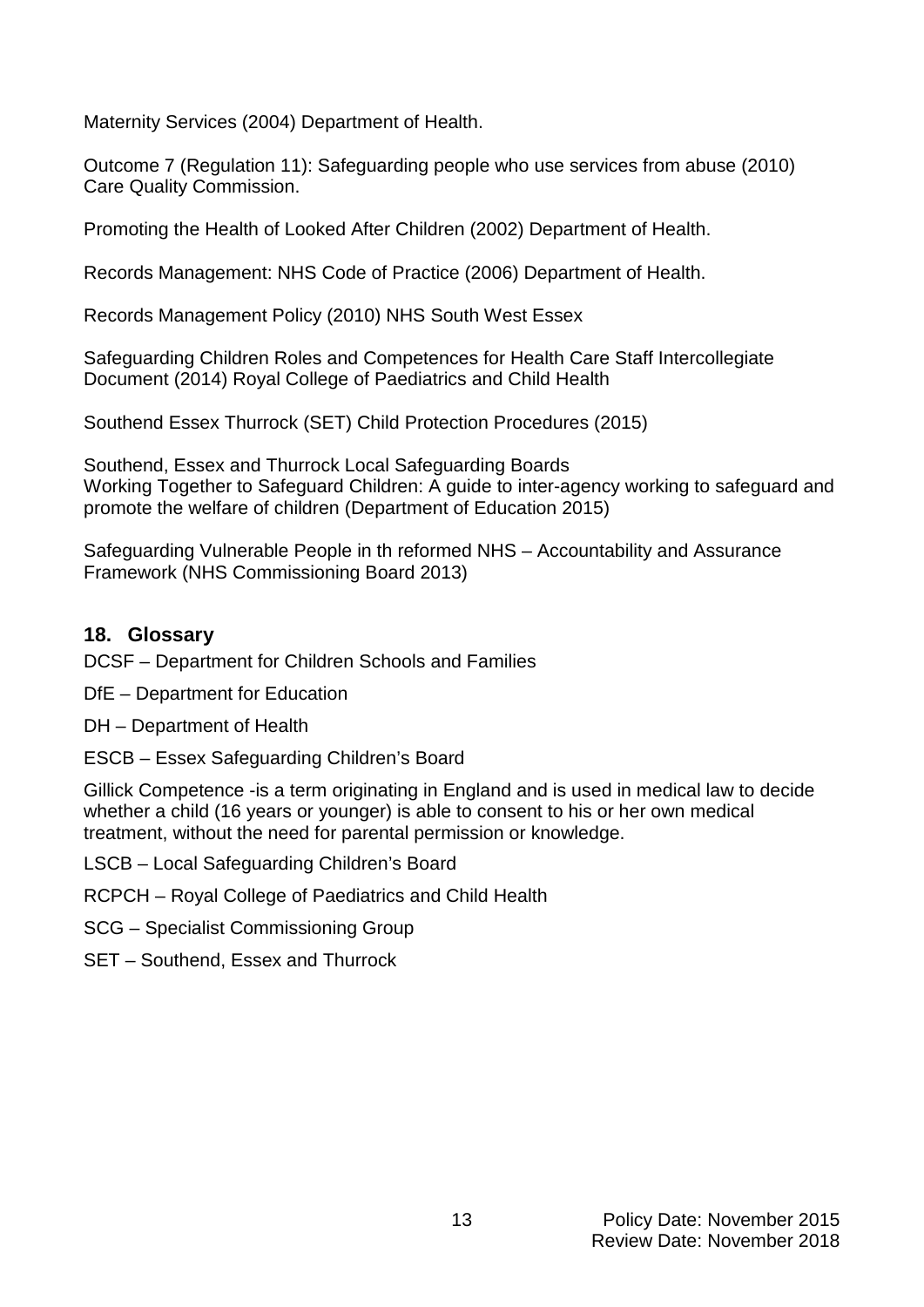## **20. Equality Impact Assessment**

NHS Southend CCG is committed to carrying out a systematic review of all its existing and proposed policies to determine whether there are any equality implications.

This policy has been assessed using the CCGs Equality Impact Assessment framework which identified the following impact/s upon equality and diversity issues:

| Age | <b>Status</b> | Marital   Disability   Gender &   Race   Sexuality   Religion   Human   Total<br>Pregnancy |  | Rights | Points | Impact |
|-----|---------------|--------------------------------------------------------------------------------------------|--|--------|--------|--------|
|     |               |                                                                                            |  |        |        | Medium |

**Points** 

- 3 This area has a high relevance to equalities
- 2 This area has a medium relevance to equalities
- 1 This area has a low relevance to equalities
- 0 This area has no relevance to equalities

**Scoring** 

13-18 points – high impact

7-12 points – medium impact

0-6 points – low or no impact

## **21. Version Control**

| Version | Author name and title                  | Date policy | Date policy due |
|---------|----------------------------------------|-------------|-----------------|
|         |                                        | issued      | for review      |
| 01      | Yvonne Anarfi, Strategic Lead          |             |                 |
|         | Designated Nurse Safeguarding          |             |                 |
|         | <b>Children, South West Essex</b>      |             |                 |
|         | <b>Sharon Connell Strategic Lead</b>   |             |                 |
|         | <b>Designated Nurse Safeguarding</b>   |             |                 |
|         | Children, South East Essex.            |             |                 |
|         |                                        |             |                 |
| 02      | Linda Dowse, Chief Nurse, NHS          |             |                 |
|         | Southend CCG, Yvonne Anarfi,           |             |                 |
|         | <b>Strategic Lead Designated Nurse</b> |             |                 |
|         | Safeguarding Children, South West      |             |                 |
|         | <b>Essex</b>                           |             |                 |
|         | <b>Sharon Connell Strategic Lead</b>   |             |                 |
|         | Designated Nurse Safeguarding          |             |                 |
|         | Children, South East Essex.            |             |                 |
| 03      | Linda Dowse Chief Nurse,               |             |                 |
|         | Southend CCG, Yvonne Anarfi,           |             |                 |
|         | <b>Strategic Lead Designated Nurse</b> |             |                 |
|         | Safeguarding Children, South West      |             |                 |
|         | <b>Essex</b>                           |             |                 |
|         | <b>Sharon Connell Strategic Lead</b>   |             |                 |
|         | Designated Nurse Safeguarding          |             |                 |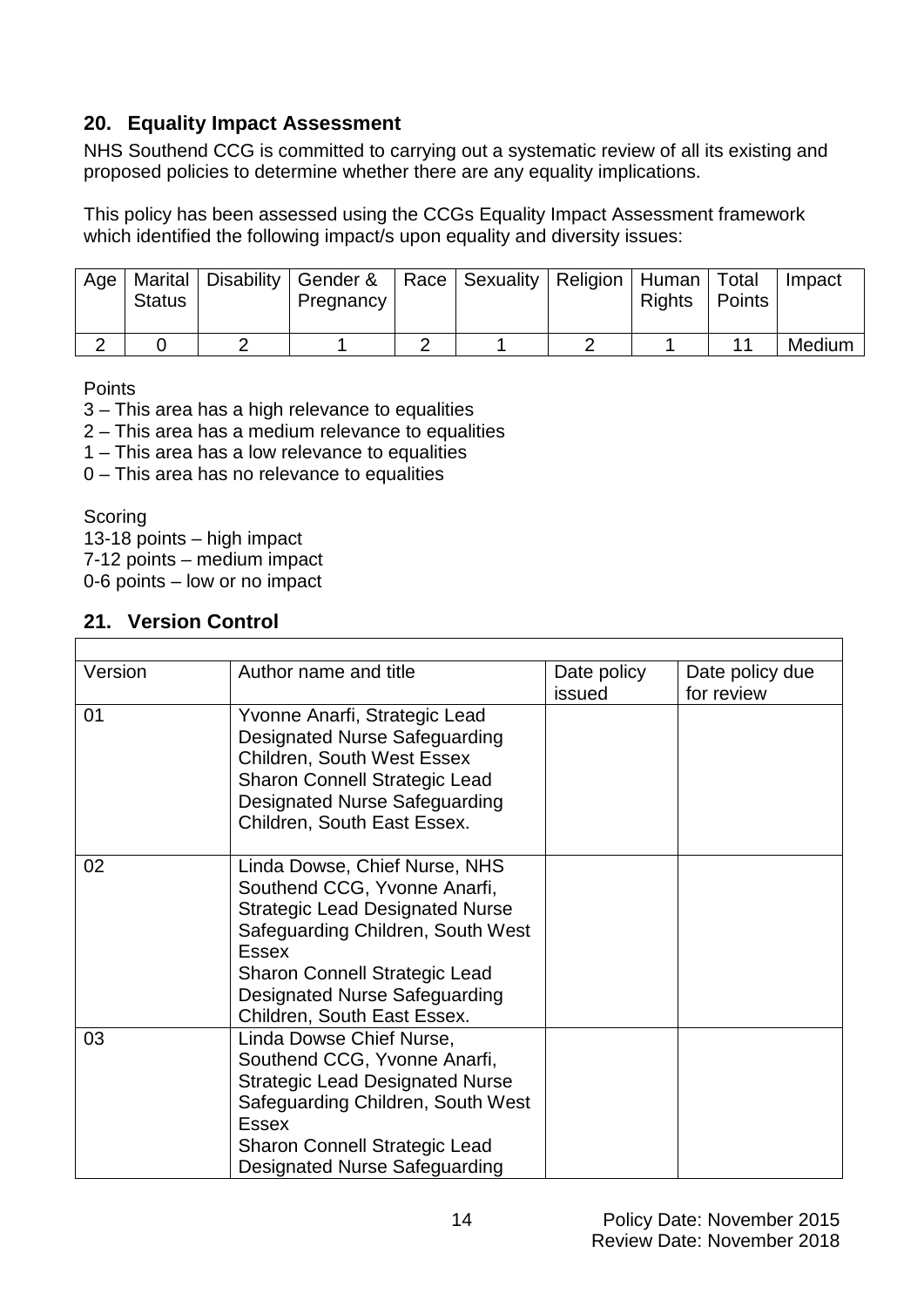|    | Children, South East Essex.                                                                                                        |                           |  |
|----|------------------------------------------------------------------------------------------------------------------------------------|---------------------------|--|
| 04 | Linda Dowse Chief Nurse,<br>Southend CCG, Sharon Connell<br><b>Strategic Lead Designated Nurse</b><br><b>Safeguarding Children</b> | November 15   November 18 |  |

## **APPENDIX 1**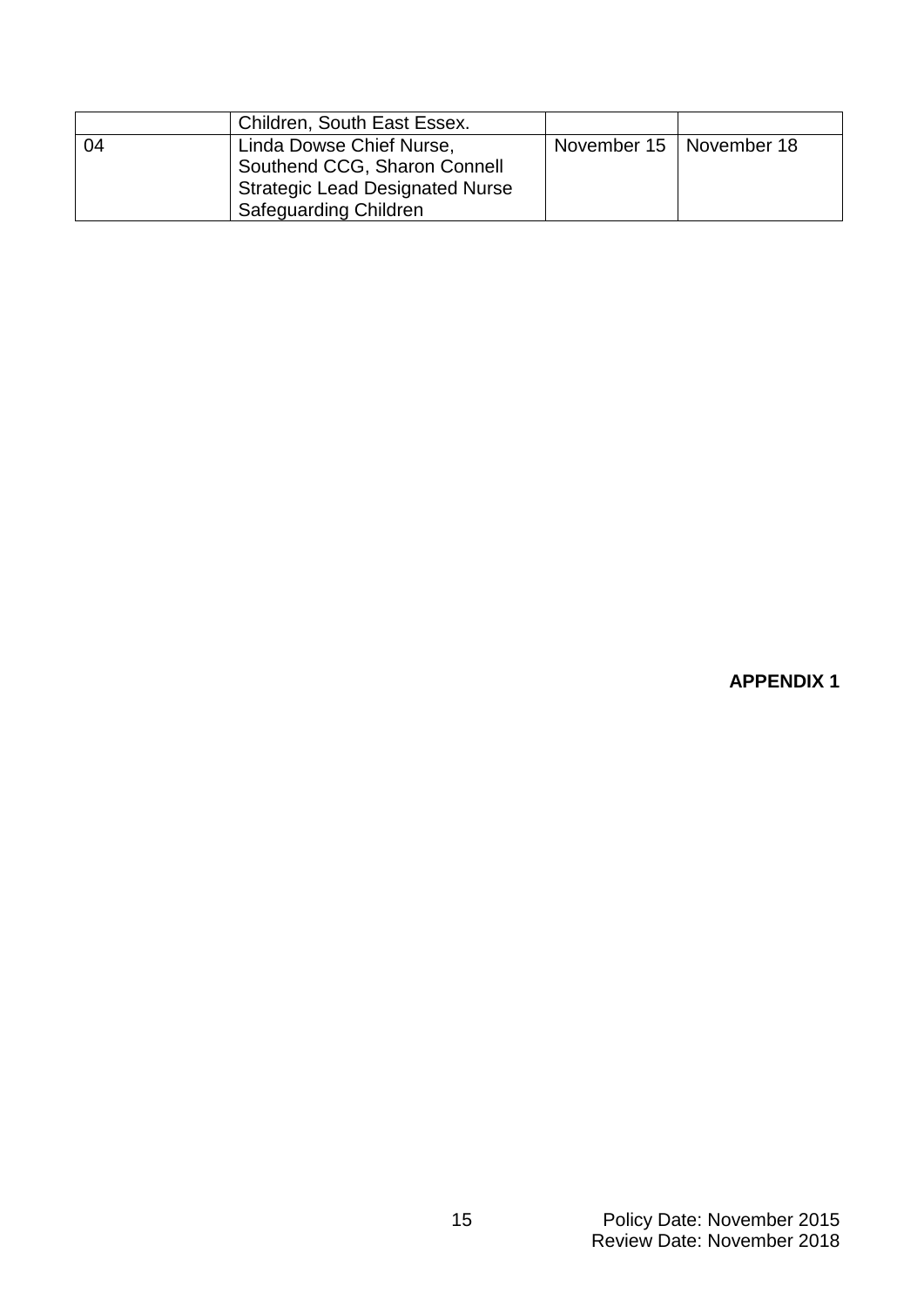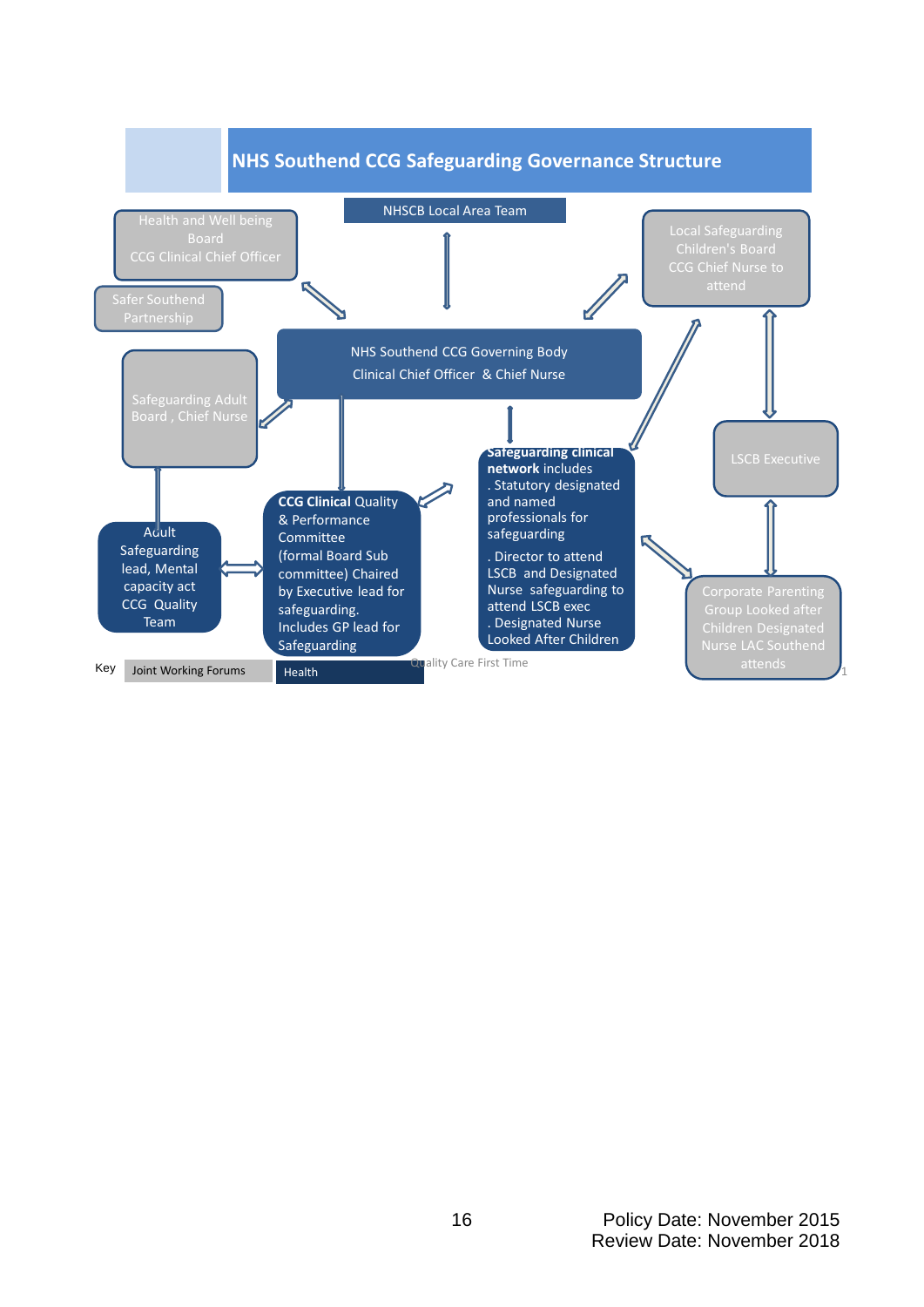